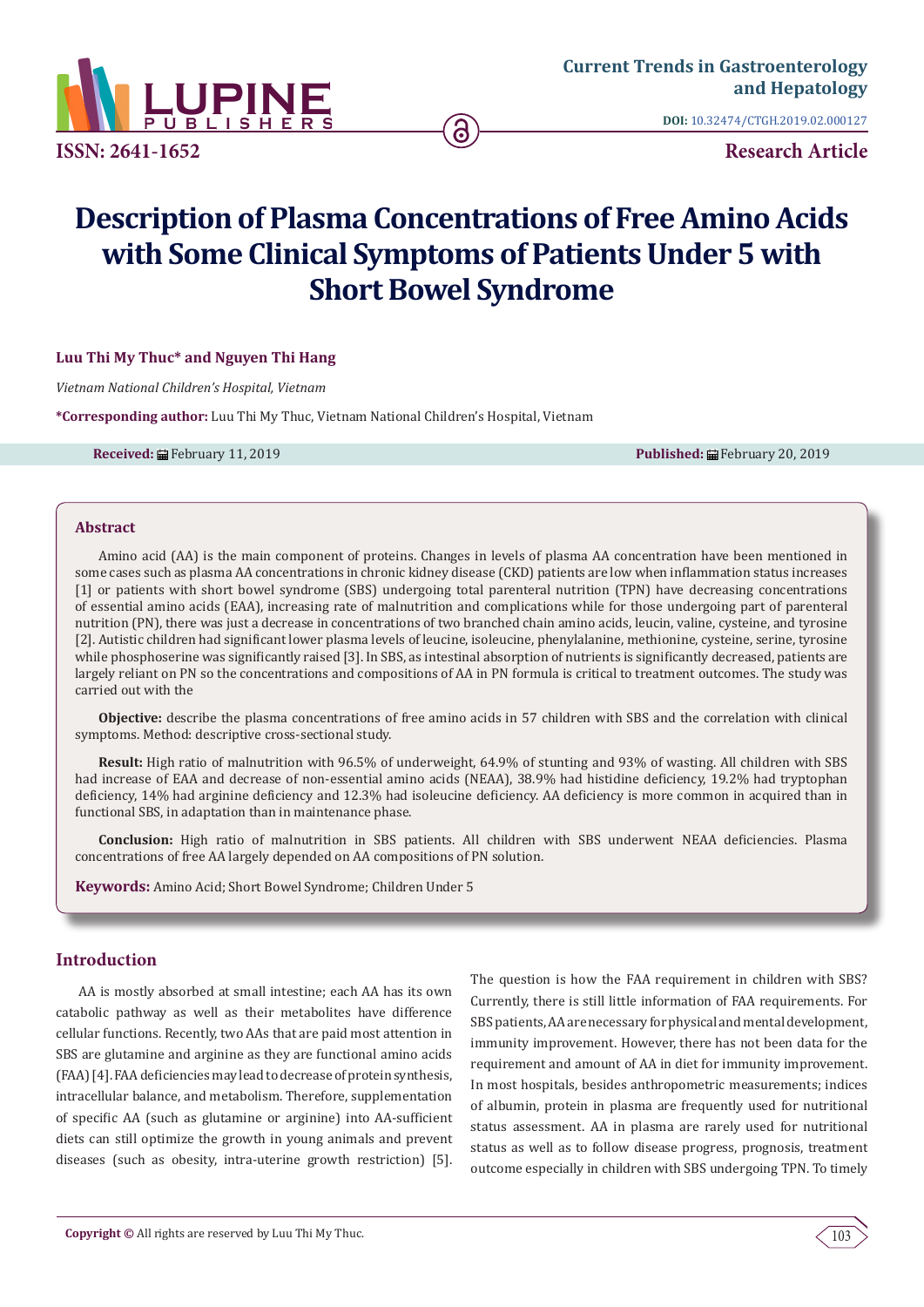and sufficiently provide nutrients to minimize deficiencies and improve immunity for children with SBS through AA in PN solution, this study is carried out to describe the plasma concentrations of free AA with the clinical status of SBS patients.

## **Subjects and Methods**

The descriptive cross-sectional study was carried out on 57 children under 60 months of age at Vietnam National Children's Hospital from August 2017 to August 2018 with SBS diagnosis, who have post-operation time more than 3 weeks. In which: 15 patients who were not reliant on PN were orally fed (maintenance period), 42 patients were reliant on PN and the PN solution provided 30 - 70% total energy requirement (adaptation period). Patients in the study did not have diseases or congenital disorders that require long-term PN or using medications that affect amino acid metabolism. The children were divided into two groups:

a) Acquired SBS: length of the remaining small intestine (bowel) is less than 50cm at neonatal stage with gestational age under 36 weeks or less than 72cm for full-term babies. If the resection is carried out beyond the infancy stage, length of the remaining intestine is less than 75cm in children under 12 months and less than 100cm in children over 12 months.

b) Functional SBS: after the resection, children do not meet these above criteria but must be reliant on PN in at least 42 days post-operation. PN solution for intravenous infusion is designed by Pharmacy Department of Vietnam National Children's Hospital. The protein solution is usually vaminolac 6.5% or amino plasma 10%. The compositions also include sugar, salt, lipid, potassium, vitamins and minerals.

#### **Data Collection Method**

Variables were collected based on the designed medical records to collect clinical symptoms, nutritional status based on WHO guideline (2006) with classifications of underweight (weight/age-W/A), stunting (Height/age-H/A), wasting (Weight/Height-W/H) based on the cut off below -2SD vs. the control group. The children were examined by medical doctors. Only patients in maintenance and adaptation phases were chosen (post-operative time over than 3 weeks) because for the acute phase (under 2 weeks postoperation), patients are usually kept in rehabilitation with **Table 1**: General characteristics of children with SBS (n= 57).

intensive care and life-threatening conditions. AA is quantified by high performance solution chromatography at the hospital's testing center, with control from normal children at the same ages. Blood samples were taken, samples from patients in maintenance e phase were taken at least 1 month since the last PN after discharge and from patients who can orally take at least 70% of energy demand by age. For patients in adaptation phase, blood samples were taken after 4 weeks of PN. With patients that evidences of acquired SBS are insufficient (with a doubt of functional SBS), blood samples were taken similarly with a consecutive following of patients, only when patients underwent PN in more than 42 days, they were listed for the study and the study time was the time of taking samples. The results for AA concentrations of each patient were compared with the normal level of children at the same ages to have the conclusions of increasing, decreasing or normal plasma concentrations of free AA.

#### **Data Analysis**

Data was input and analyzed by the software Statistical Package for Social Sciences (SPSS16.0). Anthropometric data was treated by the software Anthro of WHO 2006.Compare percentage by fisher exact test, compare medium values of 2 groups by non-parametric Mann-Whitney test with p< 0,05 as significant. The result (Table 1) showed that SBS was common in children under 6 months of age (73.7%) as they had resection at neonatal period (87.7%). 54.4% patients had acquired SBS while 46.6% had functional SBS. 71.9% had artificial anal sphincter, 73.7% were in adaptation phase and 26.3% were in maintenance phase. The result (Graph 1) showed high rate of malnutrition with 96.5% of underweight, 64.9% of stunting, 93% of wasting and most cases are severe malnutrition. The result (Table 2) showed that no patient has leucine and lysine (EAA) deficiency; no patient had asparagine, glutamate (NEAA) deficiency. With EAA, the deficiency rate was highest with histidine (38.6%), then tryptophan (19.3%). With NEAA, the deficiency rate was highest with cysteine (19.3%), serine and glycine (both 15.8%), then arginine (14%). All patients had increase in EAA and the most was threonine (22.8%), lysine (15.79%), isoleucine (12.3%) and leucine (10.5%). With NEAA, no patient had increase with arginine and tyrosine. Glutamate had the highest increase rate (28.1%), then asparagine (21.1%) and glutamine (17.5%).

| Characteristic            | $\mathbf n$ | $\frac{0}{0}$ |  |
|---------------------------|-------------|---------------|--|
| <b>Functional SBS</b>     | 26          | 45.6          |  |
| Acquired SBS              | 31          | 54.4          |  |
| Artificial anal sphincter | 41          | 71.9          |  |
| Disease phase             |             |               |  |
| Adaptation phase          | 42          | 73.7          |  |
| Maintenance phase         | 15          | 26.3          |  |

104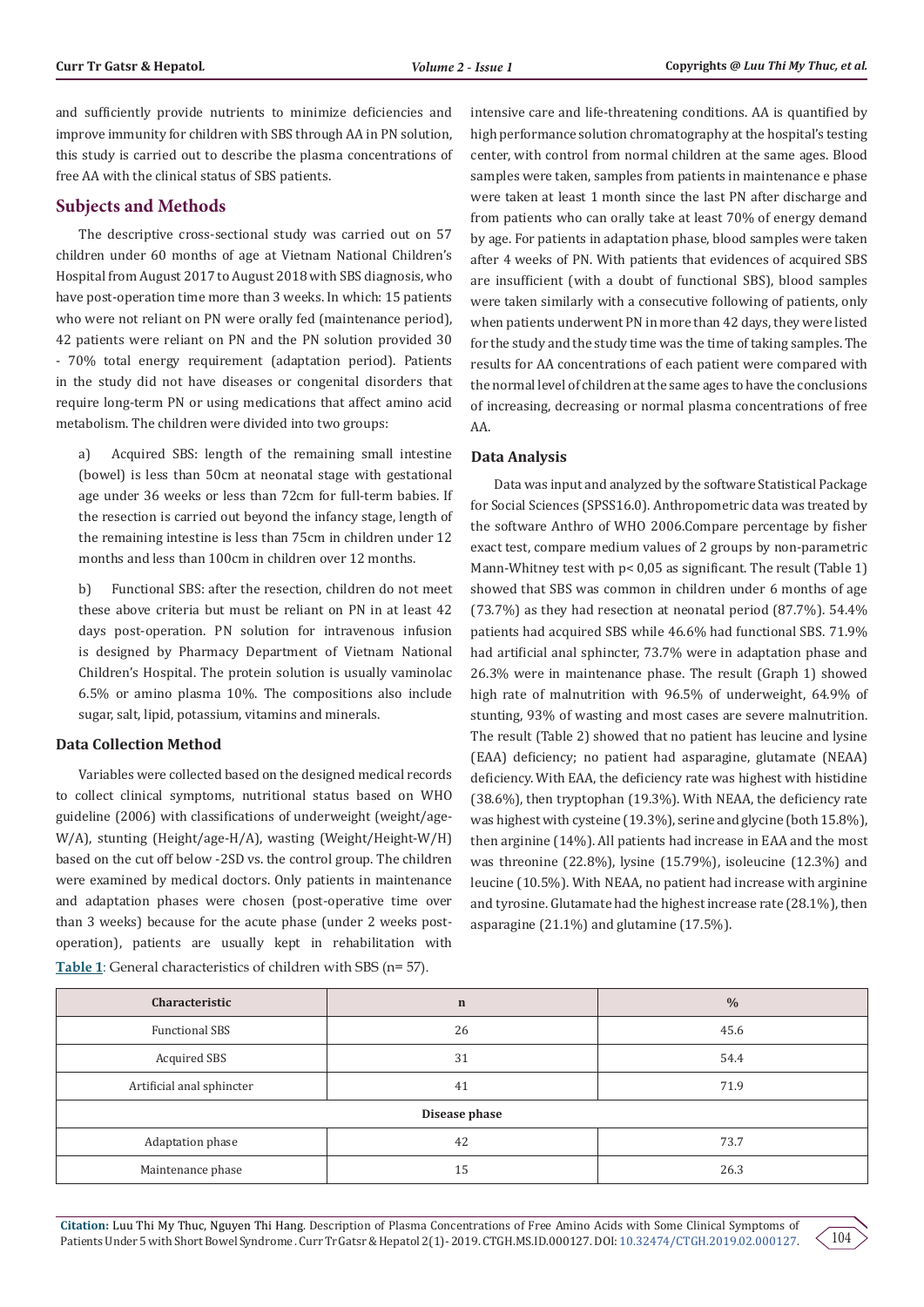| Age group                         |                                                      |      |  |
|-----------------------------------|------------------------------------------------------|------|--|
| < 6 months                        | 42<br>73.7                                           |      |  |
| 6-12 months                       | 7                                                    | 12.3 |  |
| >12 months                        | 8                                                    | 14   |  |
| Average age                       | $5.1 \pm 7.2$ months<br>Min: 1 month; Max: 33 months |      |  |
| <b>Resection time causing SBS</b> |                                                      |      |  |
| Beyond neonatal period            | 7                                                    | 12.3 |  |
| At neonatal period                | 50                                                   | 87.7 |  |
| Average age                       | $23.5 \pm 73.2$ days<br>Min: 1 day; max: 16 months   |      |  |

\*Acquired SBS is classified by the Italian Federation of Societies of Digestive diseases and Italian Society of Pediatrics (2008).

\*Disease phase: the disease has 3 phases. The acute phase (< 3 weeks post-operation) is characterized by TPN and recovery with massive loss of nutrients, water and electrolytes. Adaptation phase (weeks to months and usually 3 years) is characterized by poor intestinal absorption, reliant on PN. In phase 3(maintenance), nutrients are absorbed via GI tract > 70% demand and patients are not reliant on PN solutions.

**Table 2**: Average level of plasma amino acids.

| <b>Variables EAA</b>            | Average testing value (µmol/l) | Decrease n (%)   | Increase N (%) |
|---------------------------------|--------------------------------|------------------|----------------|
| Isoleucin                       | $53.1 \pm 27.9$                | 12.3             | 12.3           |
| Leucin                          | $101,8 \pm 44.9$               | $\boldsymbol{0}$ | 10.5           |
| Lysine                          | $148.1 \pm 62$                 | $\boldsymbol{0}$ | 15.79          |
| Methionine                      | $25.8 \pm 11.1$                | 3.5              | $10.5\,$       |
| Phenylalanine                   | $58.5 \pm 21.7$                | 1.8              | 12.3           |
| Threonine                       | $127.1 \pm 73.9$               | 1.8              | 22.8           |
| Tryptophan                      | $43.6 \pm 54.6$                | 19.3             | 5.3            |
| Histidine                       | $49.4 \pm 21.3$                | 38.6             | $3.5\,$        |
| Non-essential amino acid (NEAA) |                                |                  |                |
| Alanie                          | $287.5 \pm 122.4$              | 10.5             | $\ \, 8.8$     |
| Asparagine                      | $71.1 \pm 34.6$                | $\boldsymbol{0}$ | 21.1           |
| Aspartate                       | $8.2 \pm 8.6$                  | 14               | 5.3            |
| Glutamate                       | $113.1 \pm 75.3$               | $\boldsymbol{0}$ | 28.1           |
| Serine                          | $105.8 \pm 38.5$               | 15.8             | 3.5            |
| Arginine                        | $36.5 \pm 27.2$                | 14               | $\mathbf{0}$   |
| Cysteine                        | $27.6 \pm 18.9$                | 19.3             | 1.8            |
| Glutamine                       | $745.5 \pm 412.8$              | $\overline{7}$   | 17.5           |
| Tyrosine                        | $47.2 \pm 20$                  | $\ \, 8.8$       | $\mathbf{0}$   |
| Glycine                         | $186.4 \pm 105$                | 15.8             | 3.5            |

Decrease, increase with n (%) were the number and percentage of SBS children with AA concentrations changing vs. standard level of normal children at the same ages.

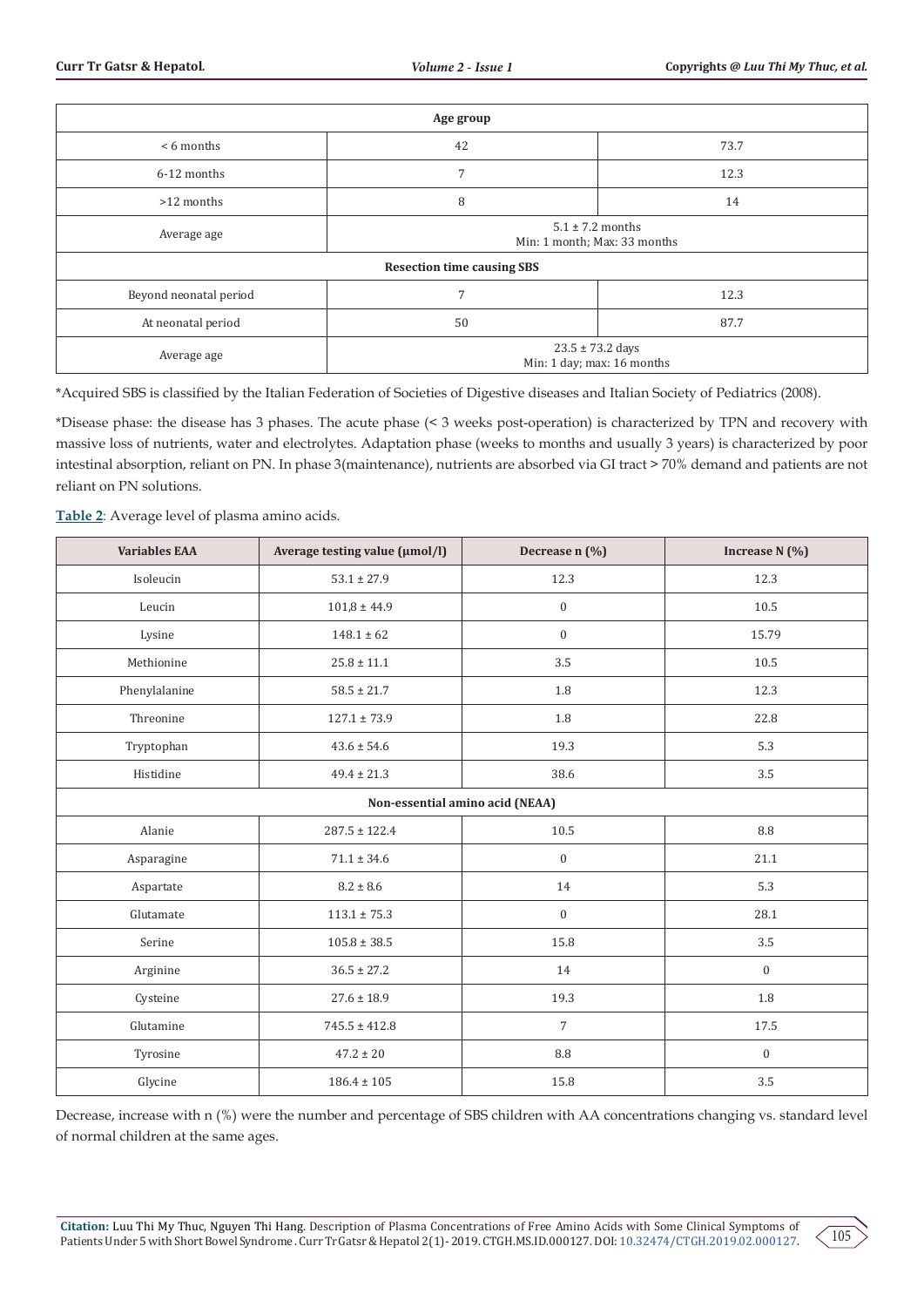

## **Graph 1:** Malnutrition in children with SBS.

Malnutrition, z-score of W/A, W/H, H/A<-2SD is moderate malnutrition and from -2 to  $\leq$ -3SD is severe malnutrition. % is the percentage of patients with nutritional status changing vs. the control.

The result (Graphs 2 & 3) showed that average concentrations of EAA had no difference among phases and types of SBS, except threonine which was higher average value in adaptation phase than in maintenance phase and higher in functional SBS than in acquired SBS. The result (Table 3) showed that most patients had symptoms of dietary protein deficiency with 91.2% having decreasing plasma creatinine, 40.4% having decreasing plasma albumin and 38.6% having decreasing plasma protein. The result in Table 4 showed that AA deficiency was more common in acquired SBS than in congenital SBS (77.4 vs. 57.7), in severe than in moderate underweight (73.8 vs. 61.5), in non-stunted children than in severe stunting (70 vs. 67.6), in non-infected children than in infected ones (91.7 vs. 62.2) with p> 0,05. AA deficiency was less common in children in adaptation phase than in maintenance phase (59.5 vs. 93.3), in patients with artificial anal sphincter than in patients without artificial anal sphincter (61 vs. 87.5), with p< 0.05.



|  | <b>Table 3:</b> General characteristics of children with SBS ( $n = 57$ ). |
|--|----------------------------------------------------------------------------|
|  |                                                                            |

| Variable            | Average value   | % decrease | % increase |
|---------------------|-----------------|------------|------------|
| Urea (mmol/l)       | $4.8 \pm 4$     | 17.5       | 12.3       |
| Creatinine (mmol/l) | $37.7 \pm 13.8$ | 91.2       |            |
| Albumin $(g/l)$     | $36.4 \pm 6.2$  | 40.4       | 1.8        |
| Protein $(g/l)$     | $58.5 \pm 7.6$  | 38.6       |            |

Some biochemical indices can be used to indirectly assess the status of AA and protein in the body.

Decrease. Increase: percentage of children with concentrations of biochemical substances decreasing/increase vs. normal level.

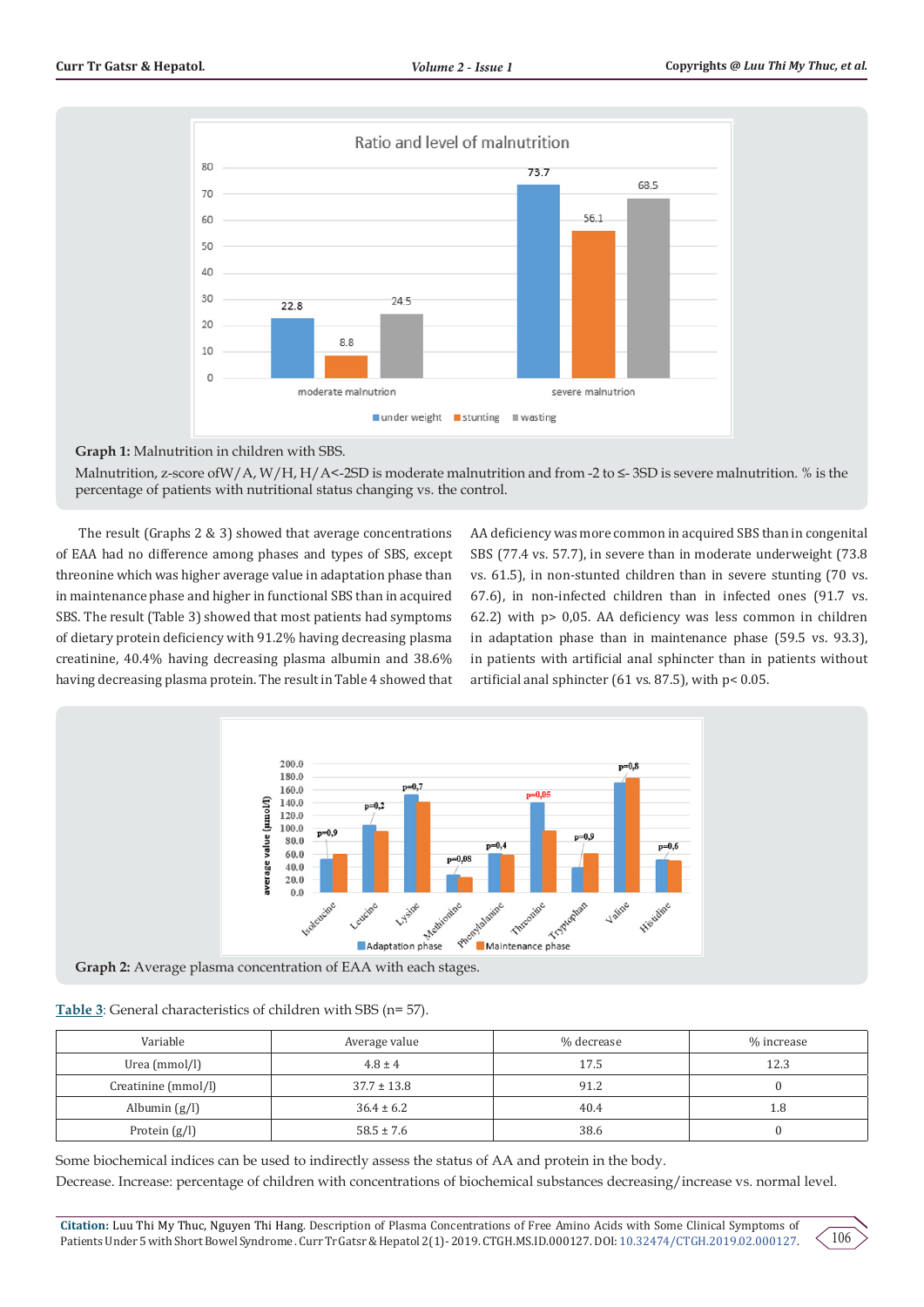**Table 4**: Deficiency of plasma AA and clinical status.

|                                   | At least 1 AA deficiency |           | p                   |
|-----------------------------------|--------------------------|-----------|---------------------|
| <b>Clinical Characteristics</b>   | Yes $(\% )$              | No $(\%)$ | (Fisher exact test) |
| Maintenance phase                 | 93.3                     | 6.7       | 0.02                |
| Adaptation phase                  | 59.5                     | 40.5      |                     |
| <b>Functional SBS</b>             | 57.7                     | 42.3      | 0.1                 |
| Acquired SBS                      | 77.4                     | 22.6      |                     |
| Without artificial anal sphincter | 87.5                     | 12.5      | 0.05                |
| With artificial anal sphincter    | 61                       | 39        |                     |
| Moderate underweight              | 61.5                     | 38.5      | 0.4                 |
| Severe underweight                | 73.8                     | 26.2      |                     |
| Non-stunted                       | 70                       | 30        | 0.85                |
| Stunted                           | 67.6                     | 32.4      |                     |
| With infection                    | 62.2                     | 37.8      | 0.08                |
| Without infection                 | 91.7                     | 8.3       |                     |

At least 1 AA deficiency was percentage of SBS children who was in at least one AA deficiency



## **Discussion**

The development of pediatric digestive surgery in recent years can solve many abdominal surgical diseases but along that, there is an increasing trend of SBS with early disease development due to the success of PN. The result (Table 1) showed that the ratio of patients under 6 months was73.7% with average age of 5.1 months due to resection at neonatal stage (87.7%) and average surgery age was23.5 days. The ratio of acquired SBS was54.4%, functional SBSwas45.6%, 73.7% patients were in adaptation phase and 26.3% were in maintenance phase. Besides, in Table 1, the ratio of young patients with artificial anal sphincter was71.9%, so most patients did not have ileocecal valve; did not use colon for water, electrolyte and nutrient absorption and must be reliant on PN. The result (Graph 1) showed high ratio of malnutrition due to low age in the study (5.1 months) and early resection (23.5 days), which seriously affected patients' development and growth despite PN support. The study's limit was low number of patients, short study period so it

was impossible to follow the disease progress but just evaluated at admission (cross-sectional study). In SBS, the integrity of intestinal functions were more important than appearance and the length of the remaining intestine. GI nutrition played an important role in increasing the adaptation of the remaining intestine and the results were reflected on changes of body weight and compositions. AA have many body functions so their redundancy or deficiency both cause negative impacts. The result (Table 2) showed that among 9 EAA (essential amino acid), differently from common assumption that most patients had decreasing EAA, all patients had higher average EAA concentrations than normal level with highest ratio of threonine (22.8%) and lowest (3.5%) of histidine. No patient had deficiency of leucine and lysine. Threonine has the function of mucin synthesis, which is essential for the maintenance of functions, gastric mucus integrity and immune functions. At present, threonine recommendation of WHO/FAO (2007) for male teenagers is 7 mg/kg/day [6] but must actually be 15mg/kg/day to meet body demand [7].

108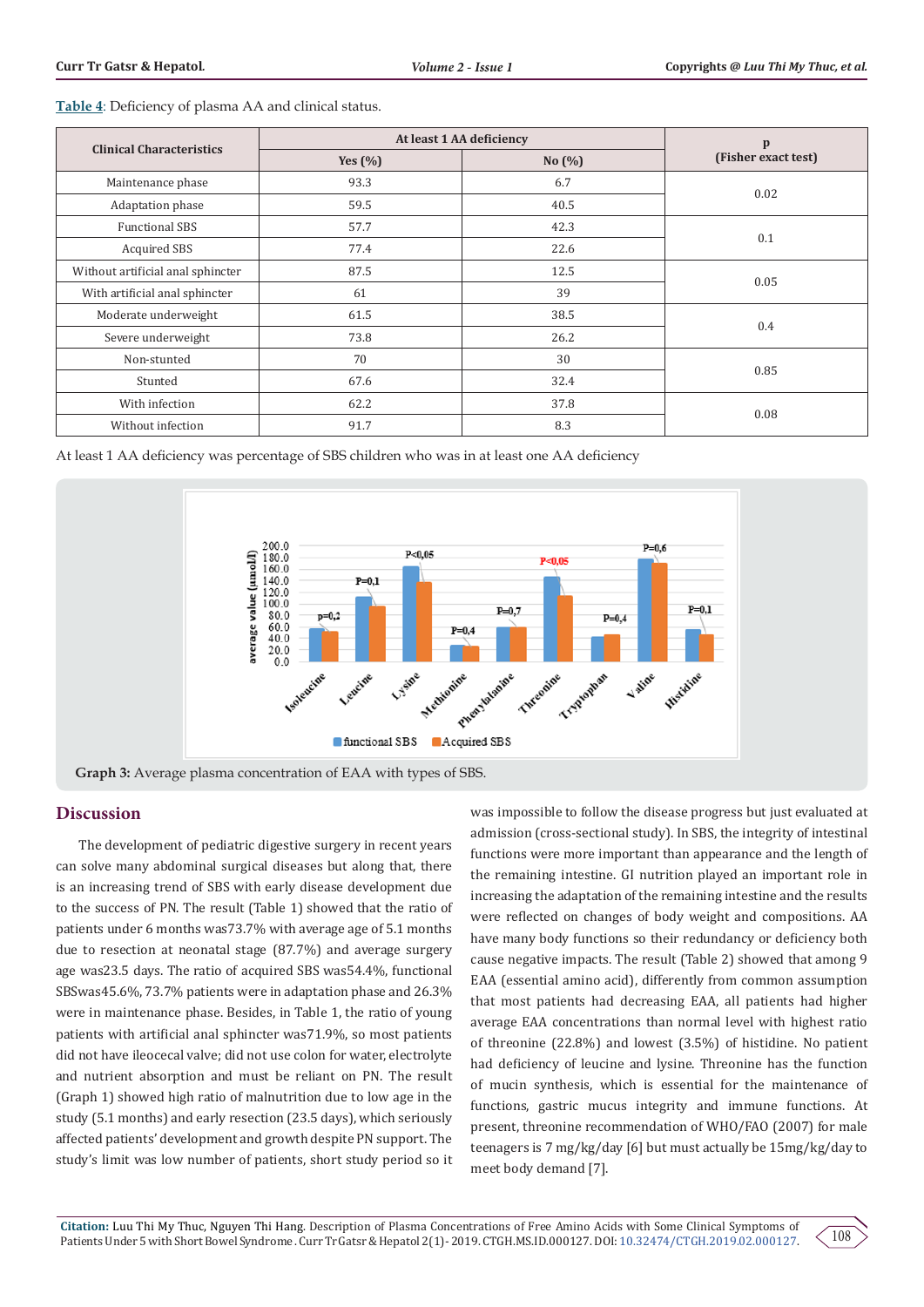We can evaluate threonine supply via leucine and/or phenylalanine balance, but leucine and phenylalanine (Table 2) both increased, so the oxidization of these 2 AA and threonine using mechanism were ineffective, causing higher increase of threonine in patients with congenital SBS than in those with acquired SBS and in adaptation phase (much reliant on PN) than in maintenance phase (with oral intake) (Graphs 2 & 3). From the study result, EAA increase maybe unreal because the body did not use up these EAA for growth and recovery of injured gastric mucus. 38.6% patients had histidine decrease. Histidine is the precursor for histamine (an important substance in allergic reaction), long-term histidine deficiency causes decreases in albumin (12%), transferrin (17%) and hemoglobin (Hb) (11%); increases secretion of urinary β-alanine, oxidation of phenylalanine [8]. The result (Graph 2) showed that 19.3% patients had tryptophan deficiency. Tryptophan is the precursor for serotonin (a neurotransmitter) so tryptophan deficiency causes depression and bad temper [9]. In our study, perhaps because patients were under 6 months, it was difficult to assess their personalities. We just documented their sleep disorder and mental growth retardation vs. normal children at the same ages and children with severe malnutrition. With NEAA (non-essential amino acid) (Table 2), all patients had NEAA increase including glutamate (28.1%) and no patient had glutamate and asparagine decrease, glutamine increase (17.5%). Glutamine is a prioritized fuel for intestinal and immune cells such as lymphocytes and macrophages. Although glutamine was not directly provided from nutritional feeds, it still had high plasma increase maybe because glutamine had been synthesized from glutamate and NH3, while there was glutamate in PN feeds with the concentration of 1.8g/250ml solution. Dietary glutamine supplementation increases gene expression of intestinal cell (120-124%), which is necessary for cell growth, removal of oxidants, reducing (34-75%) expression of genes that promote oxidative stress and activate immunity [10]. Dietary glutamine deficiency weakens cell signaling, leading to gut atrophy in both piglets and infants [11].

Glutamine and glutamate are main energy sources for small intestinal cells, depress protein digestion and catabolism, support gastric emptying and gastric motility, co-work with taurine and glycine to facilitate lipid digestion and absorption, regulate the growth and metabolism of micro flora in small intestine. Though there are many studies on glutamate oxidation in the gut [12], understanding on the efficacy of dietary glutamate supplementation on the integrity and functions of gastric mucus, especially under stress, and SBS conditions are still limited. In children with SBS, the gut integrity and length decrease, but the ratio of glutamine and glutamate increase is high, so the question is should we supplement glutamine for these patients and if yes, how should we supplement? Arginine improves the recovery of injured gastric mucus in pig, therefore arginine supplementation prevents necrotizing enterocolitis in premature infant especially those with poor activity of arginine synthesizing enzymes (internal arginine is metabolized

from glutamate, glutamine and proline) or insufficiency of arginine [13]. 14% patients with SBS in the study had arginine decrease. 19.3% had cysteine deficiency while vaminolactused for feeding has 1g/1,000 ml solution and cysteine is also metabolized from aspartate and NH3. Experiment on rats with SBS showed that dietary supplementation of cysteine and methionine can stimulate illeal mucosal growth and adaptation [14]. The supplementation of N-Acetyl – cysteine into PN solution with the dose 20-50mg/ kg/ day can alleviate elevated liver enzymes, increase plasma glutathione metabolism in children undergoing PN [15]. Therefore, in our study, we still saw a high ratio of patients with decreasing cysteine, which showed a limitation in treatment and the prognosis outcome of SBS patients. 15.8% patients had serine decrease, while serine concentration in PN solution (vaminol act) is the highest among normal protein solutions (3.8g/1,000ml solution).

From (Graphs 2 & 3), it was seen that the average value of EAA in adaptation phase was higher than maintenance phase, in congenital SBS than in acquired SBS, however the difference is not significant except for threonine. AA concentrations of patients were higher in adaptation phase is because patients were provided not only oral but also PN feeds, they were not reliant on intestinal absorption, while patients in maintenance phase were just provided oral feeds so their plasma AA concentrations were totally reliant on intestinal absorption while the patients' GI tract could just absorb 70% of requirement. Commonly, children with serious illnesses or infections have increasing metabolism, catabolism and unbalanced nitrogen. Typical characteristic of catabolism is protein loss especially via urine and sweat (at high fever), increasing mobility of AA from muscles to circulation. AA is released from muscles especially glutamine and alanine, more than from synthesis. Normal children have more AA mobility than malnourished ones. To increase free AA synthesis, human body can use EAA from skeletal muscle, leading to EAA loss in skeletal muscle and wasting. There is a decrease of AA in the circulation and skeletal muscle. Generally, most AA decrease in the first stage of infection even before signs of fever. Glutamine has the most remarkable decrease. At serious illness; leucine, lysine, histidine and glutamine also decrease. On the contrary, phenylalanine and tryptophan have increasing plasma concentrations. Therefore, long-term illness like SBS shall cause wasting, muscle mass loss and lead to high rate of underweight (Graph 1) with 96.5% underweight, 64.9% stunting and 93% wasting. In this study, surprisingly, all patients received AA at a level higher than recommendation (AA in PN solution is 2g/ kg/dayand oral feed is nutramigen orpregestimil) but still had AA deficiency (Table 3) with 91.2% of decreasing plasma creatinine, decreasing plasma albumin (40.4%) and decreasing plasma protein (38.6%). This showed that intestinal AA absorption was low, maybe due to disorders of metabolism/AA synthesis or inefficient use of AA at serious illness, especially in adaptation phase.

In the study, there were up to 73.7 % patients in adaptation phase, who were reliant on PN solutions. In this study, children

109